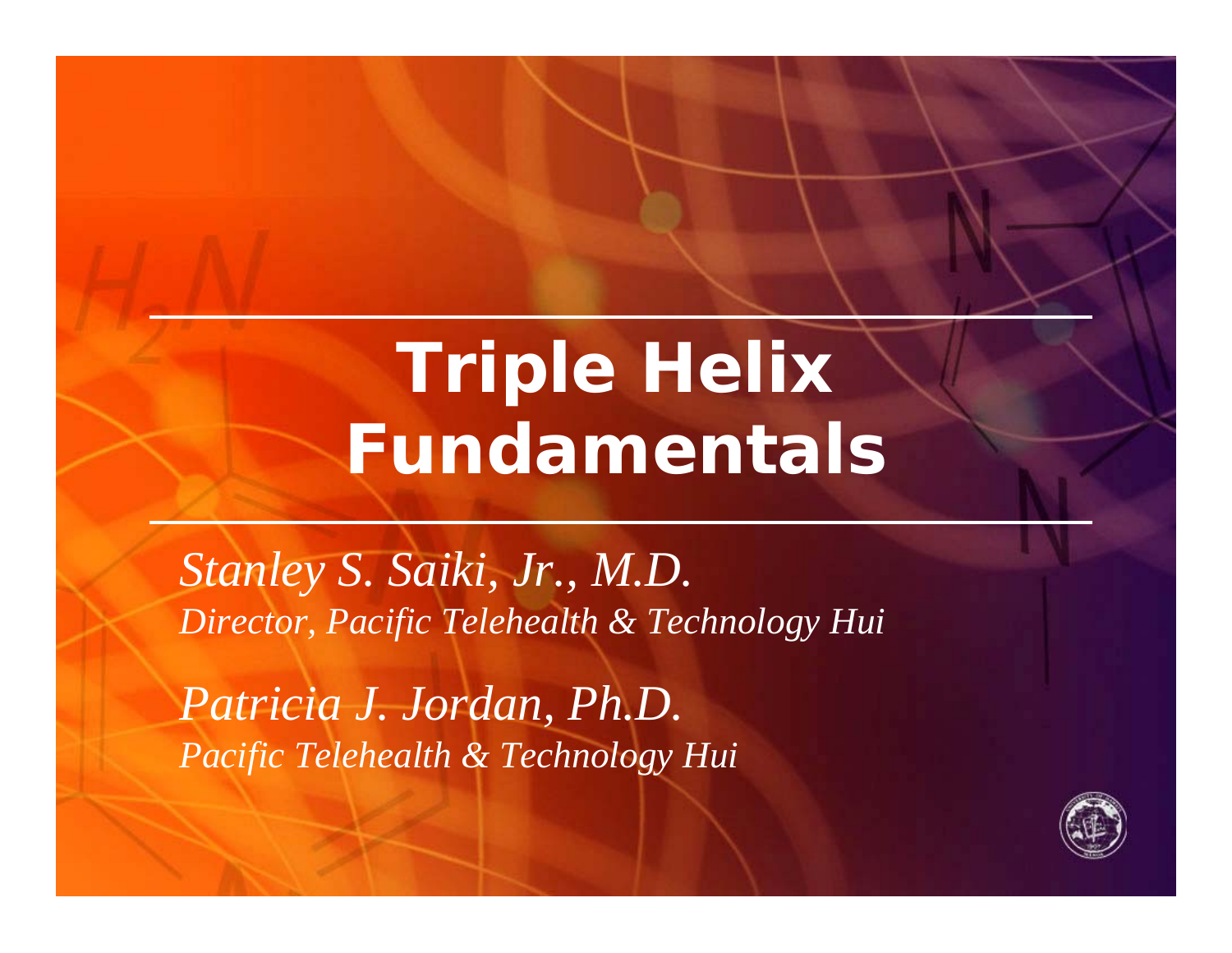# **Triple Helix Fundamentals**

*Everything You Always Wanted to Know About Trilateral Relationships But Were Afraid to Ask…*

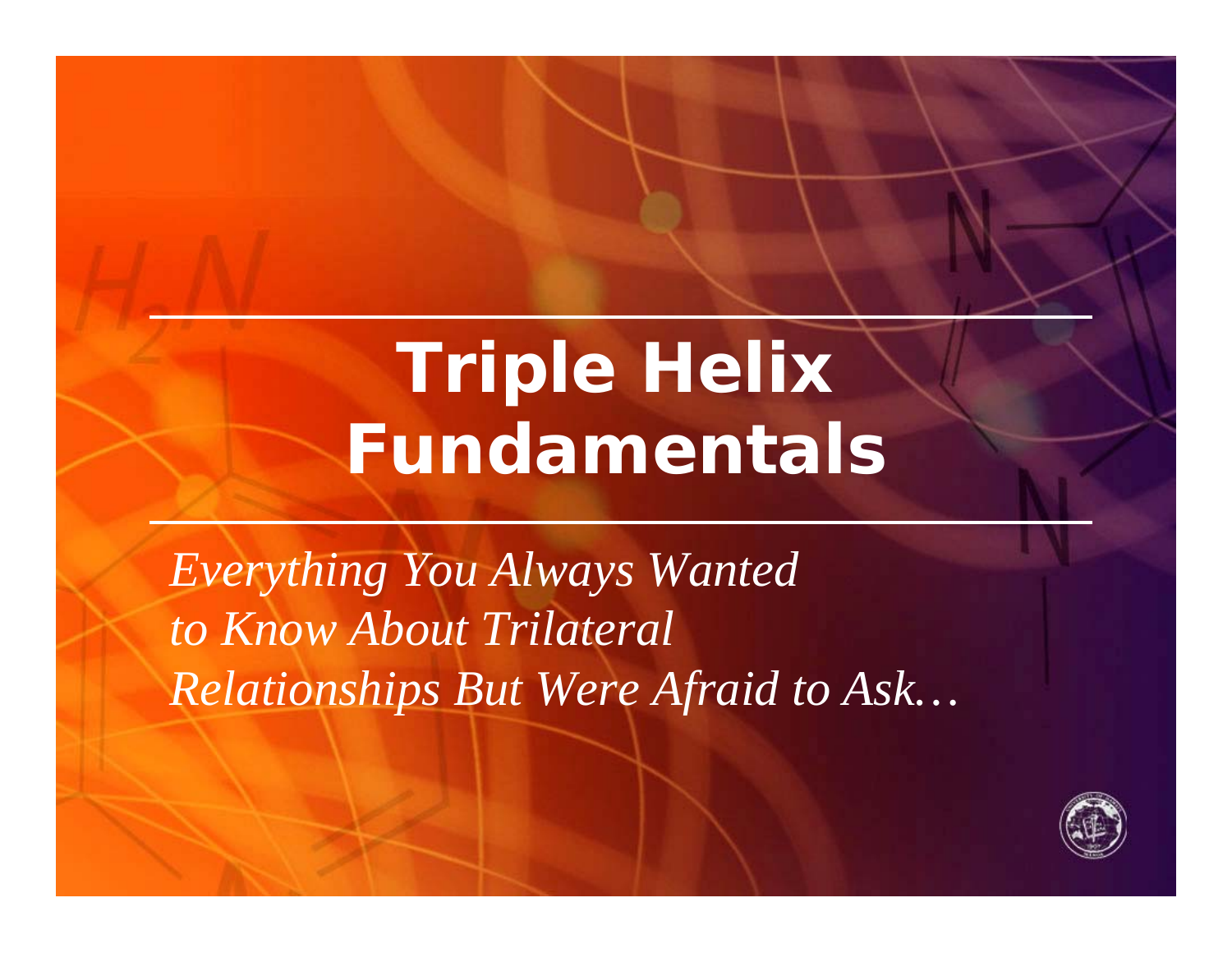## **The Triple Helix Paradigm**

- Knowledge production is a necessary but not sufficient condition for innovation.
- How do we facilitate innovation in a knowledge-based, global economy?
- Triple-helix methodologies:
	- foster seamless, interdisciplinary collaboration amongst the public, private, and academic sectors; and
	- generate new knowledge, discoveries, and products that provide long-term economic and social benefits.

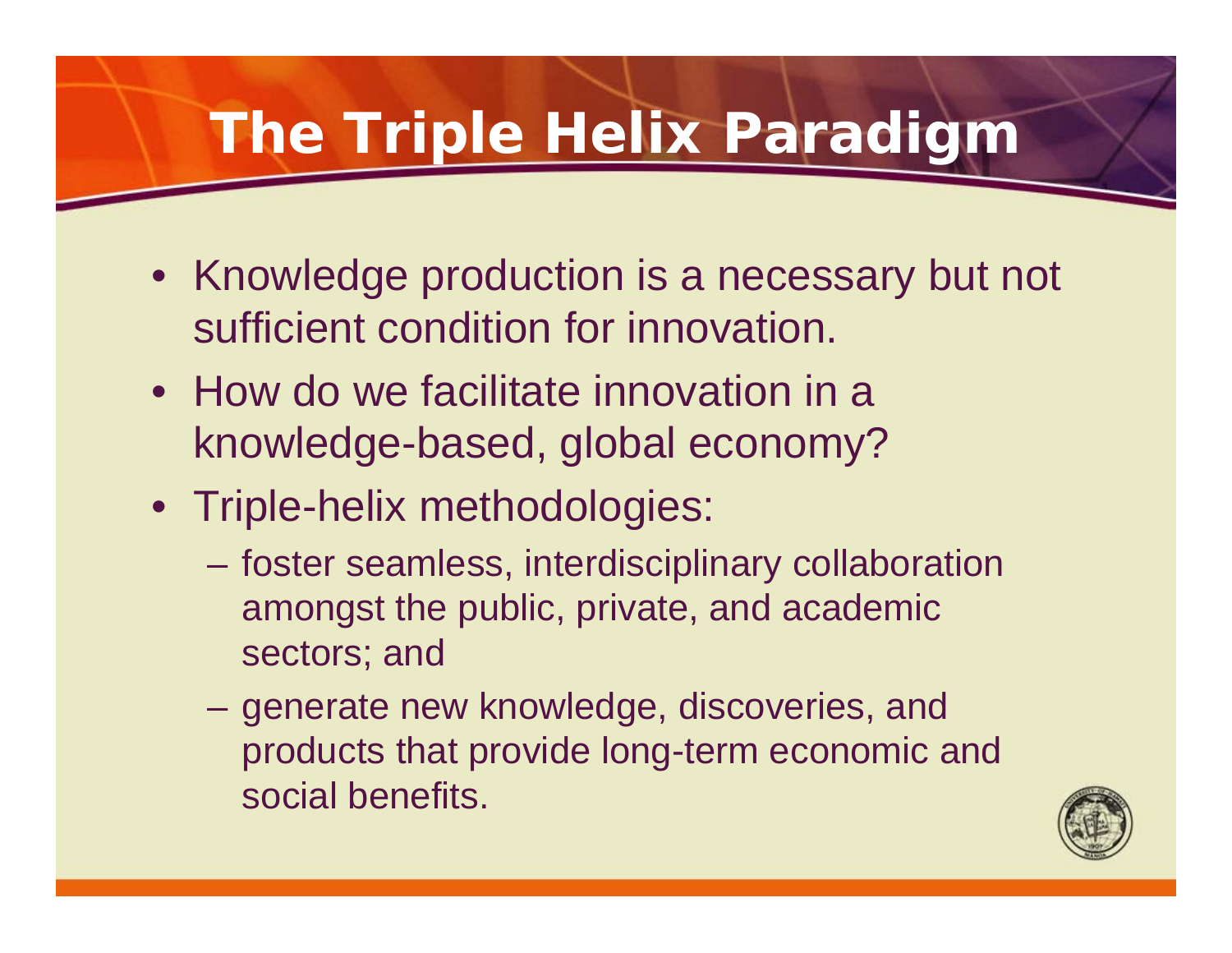#### **Trilateral Networks**



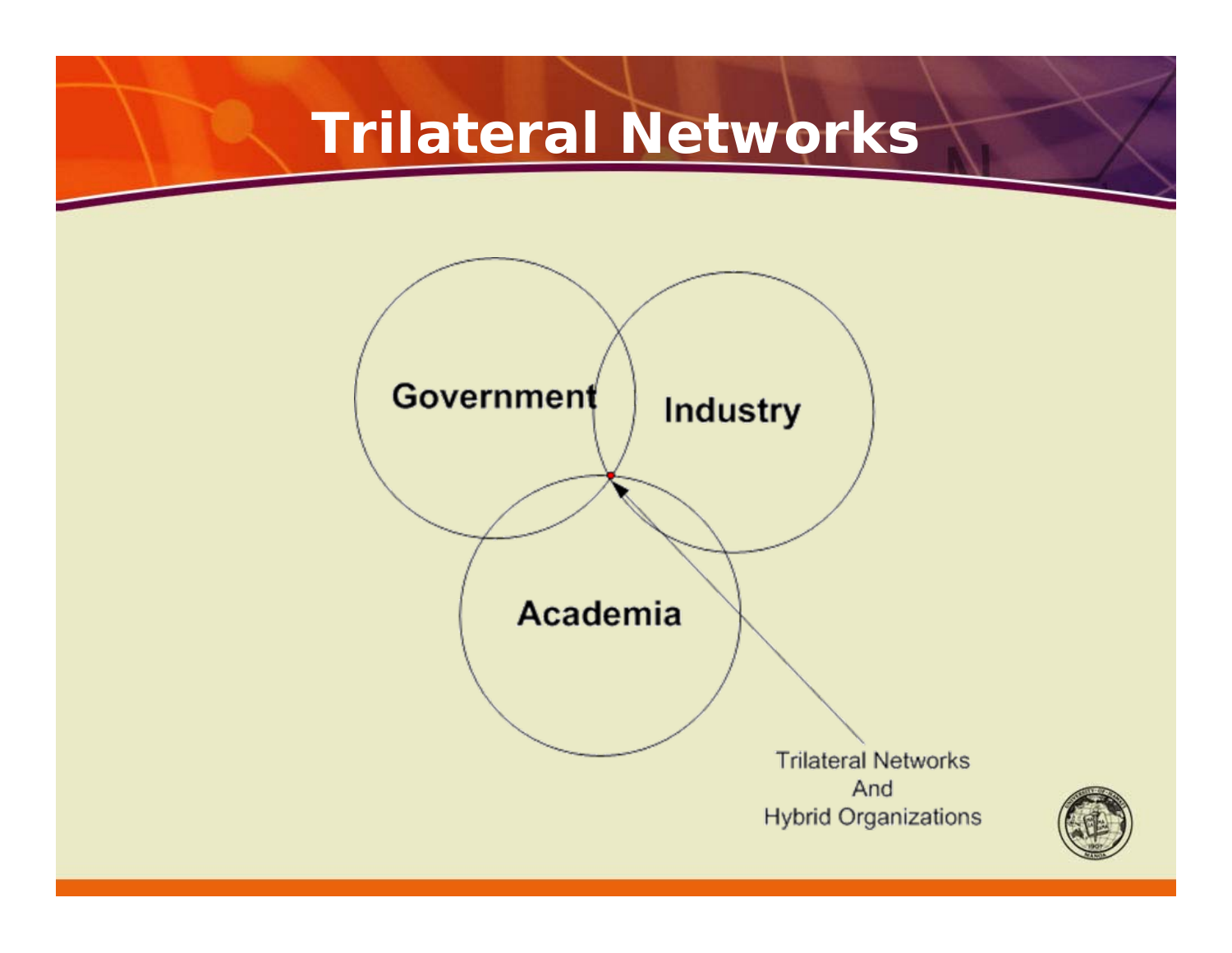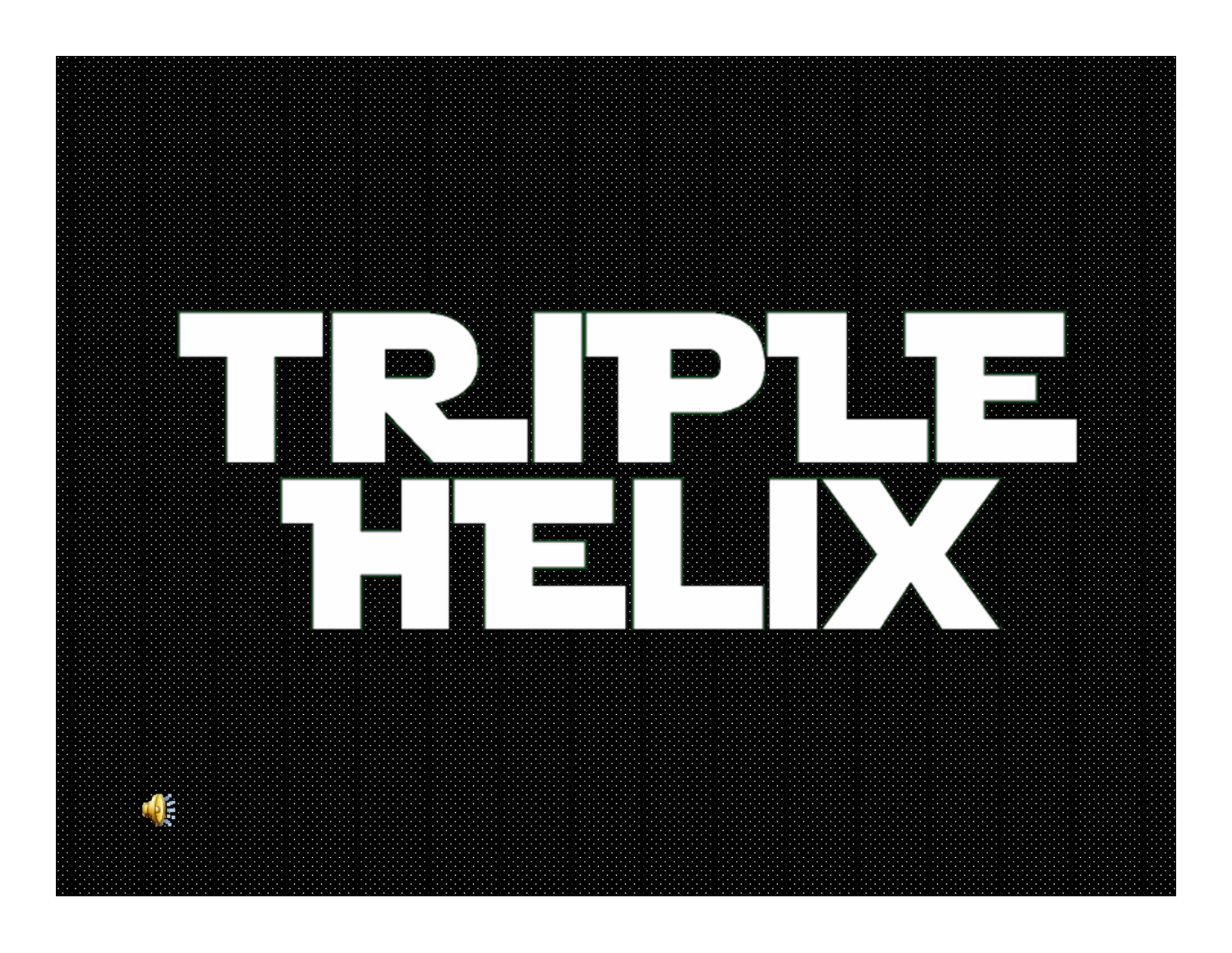# **Government: Yoda**



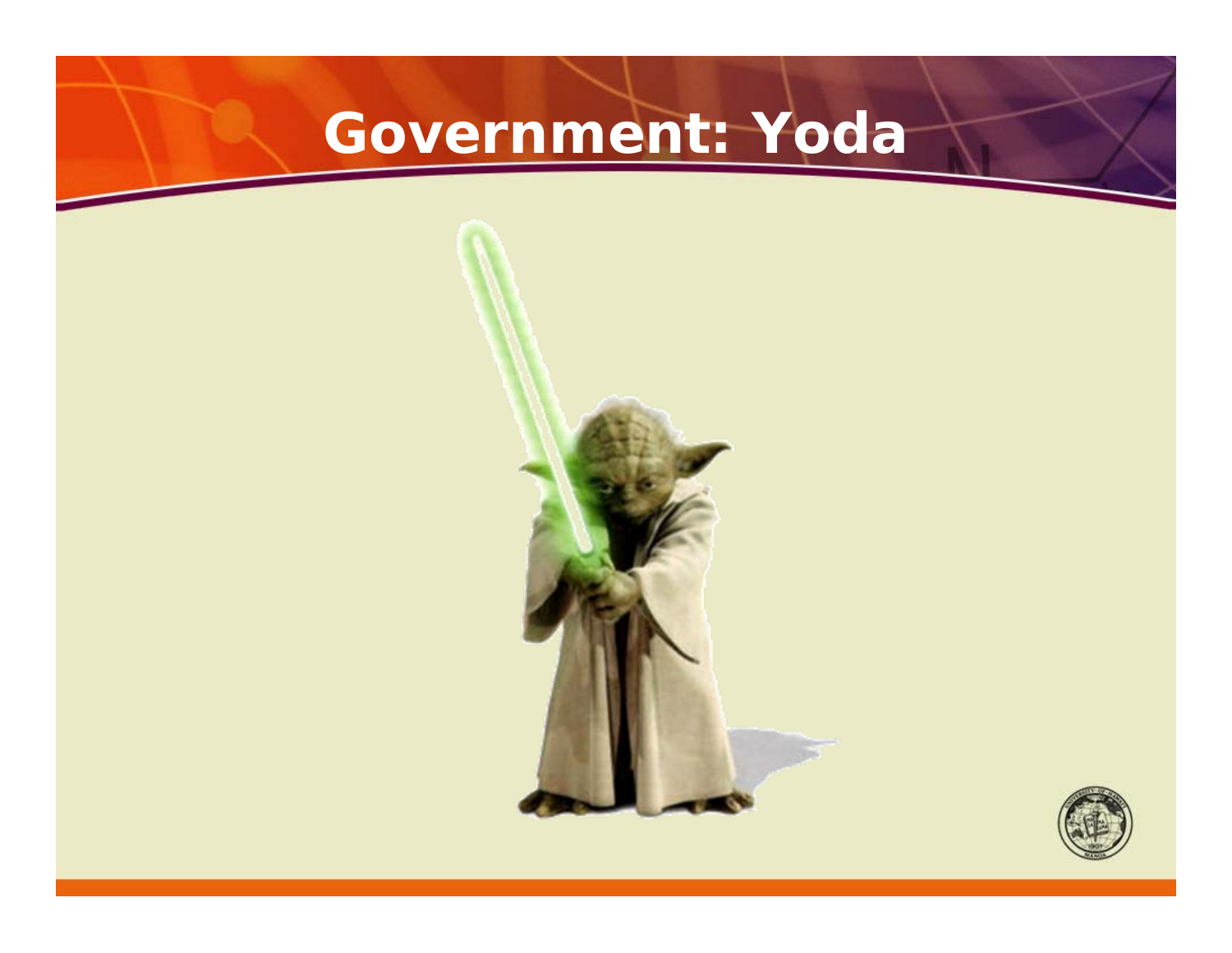# **Academia: Obi-Wan Kenobi**



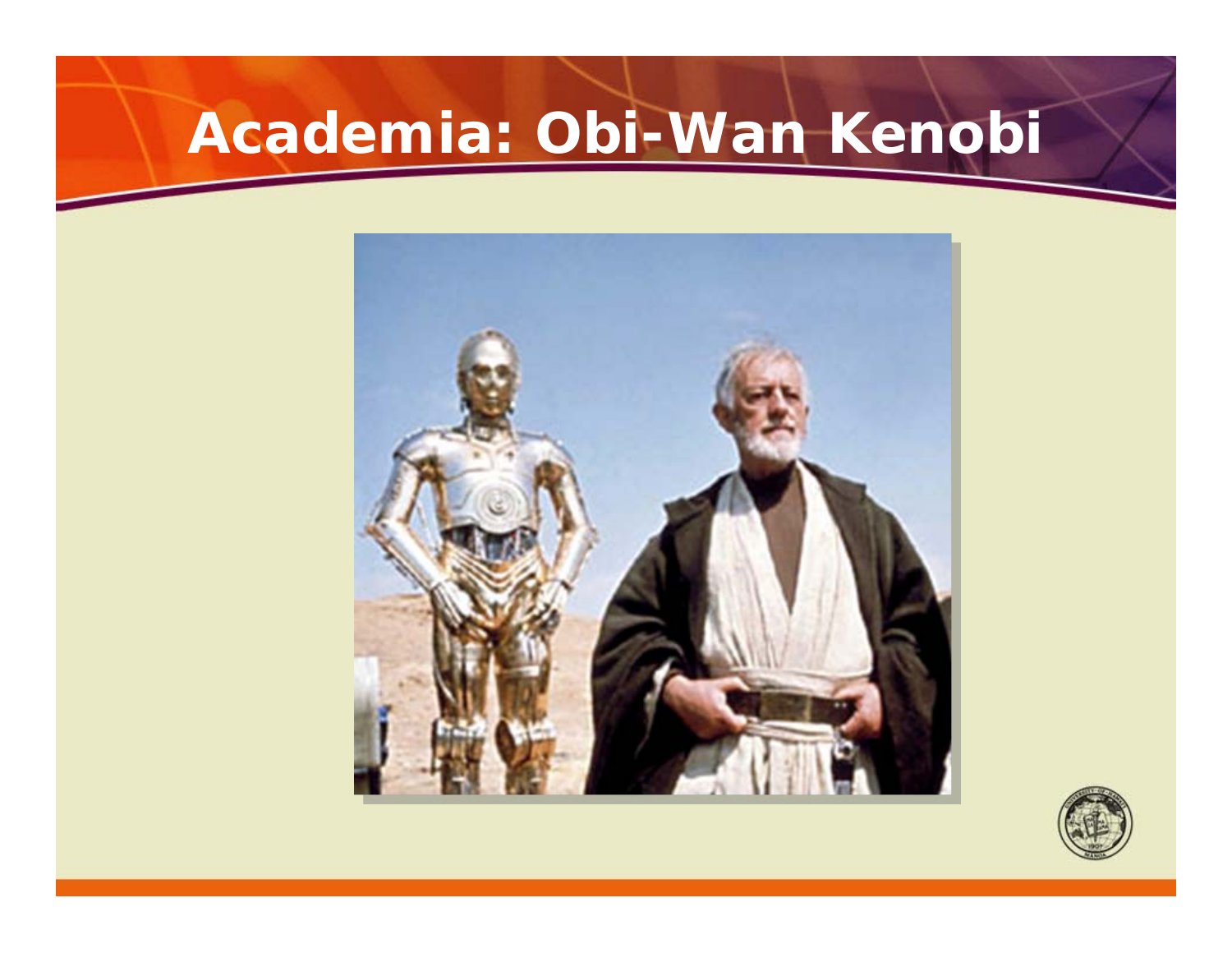# **Industry: Anakin Skywalker**





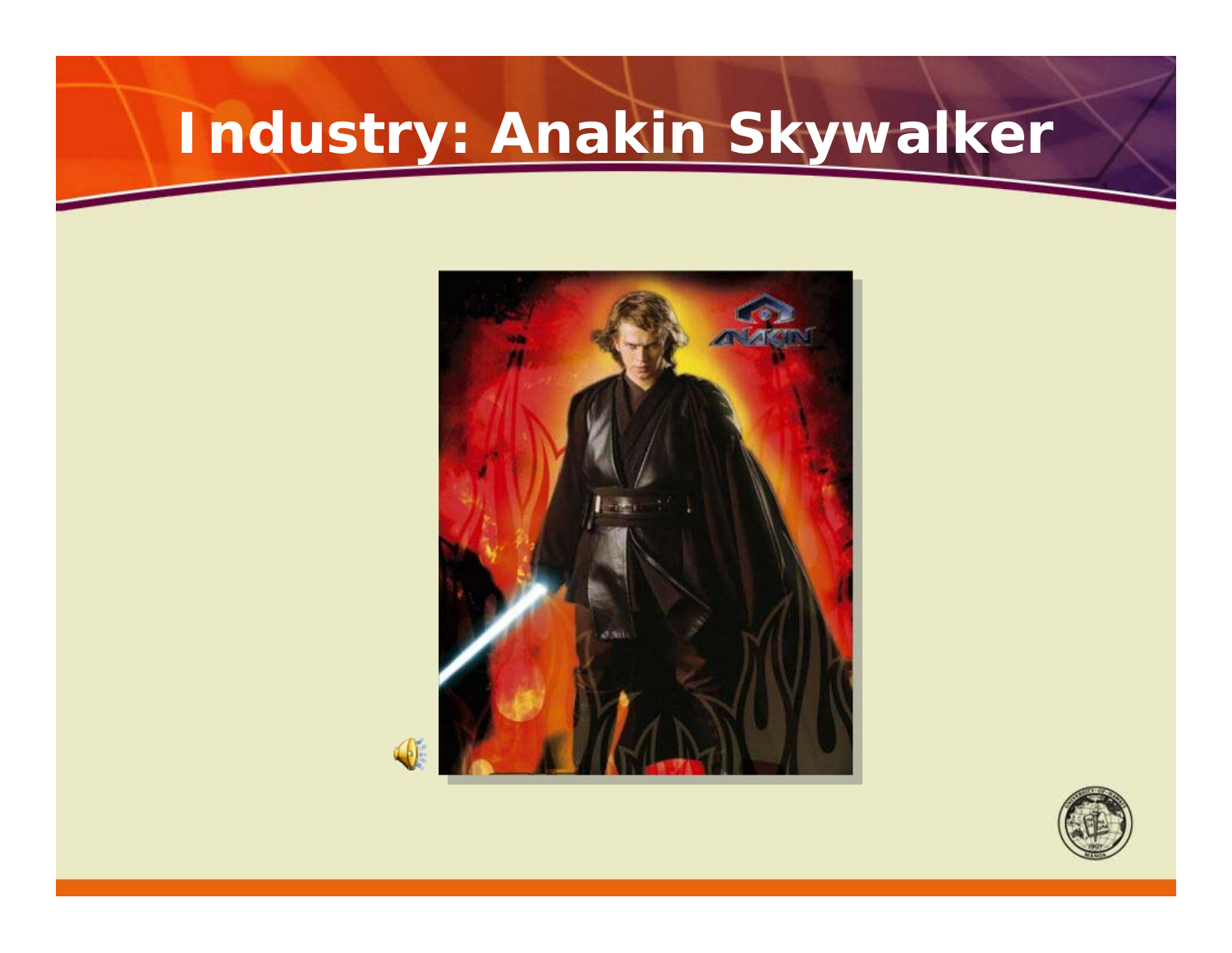#### **Cross-Sector Collaboration**

- Cross-sector partnerships do not happen; they are built.
- No one sector alone has all the answers, or even all the competencies and skills.
- Each sector brings to the partnership a different set of values, priorities, and resources.

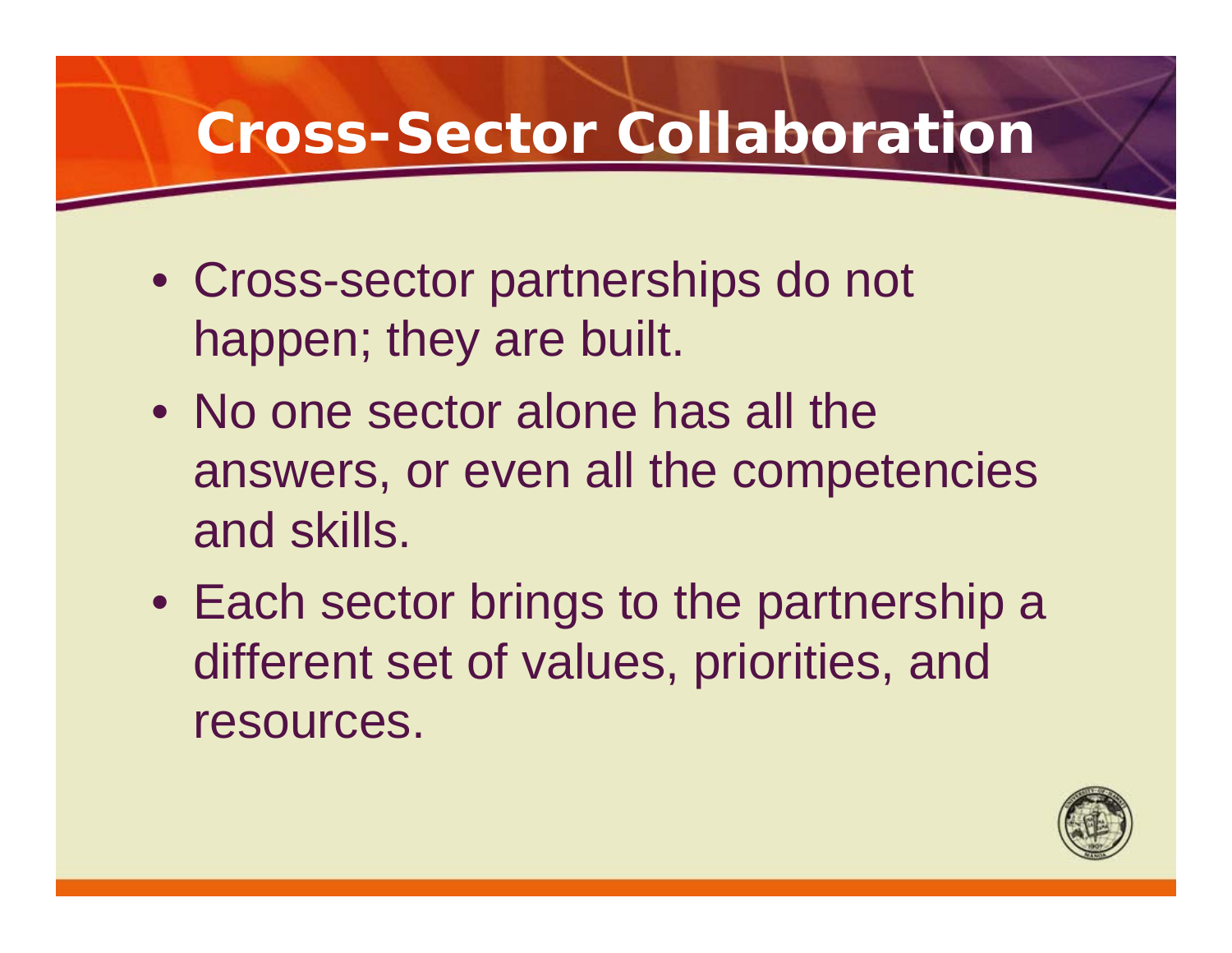## **Radical Interdisciplinarity**

- Interdisciplinarity
	- Researchers work within disciplines/faculties
- Radical Interdisciplinarity
	- Researchers work across disciplinary boundaries
- Barriers to Interdisciplinarity
	- Common language for collaboration
	- Standard modes for conducting data collection, coding and statistical analysis
	- Lack of transparency; conflicts in collaborative output (e.g., authorship, IP, etc.)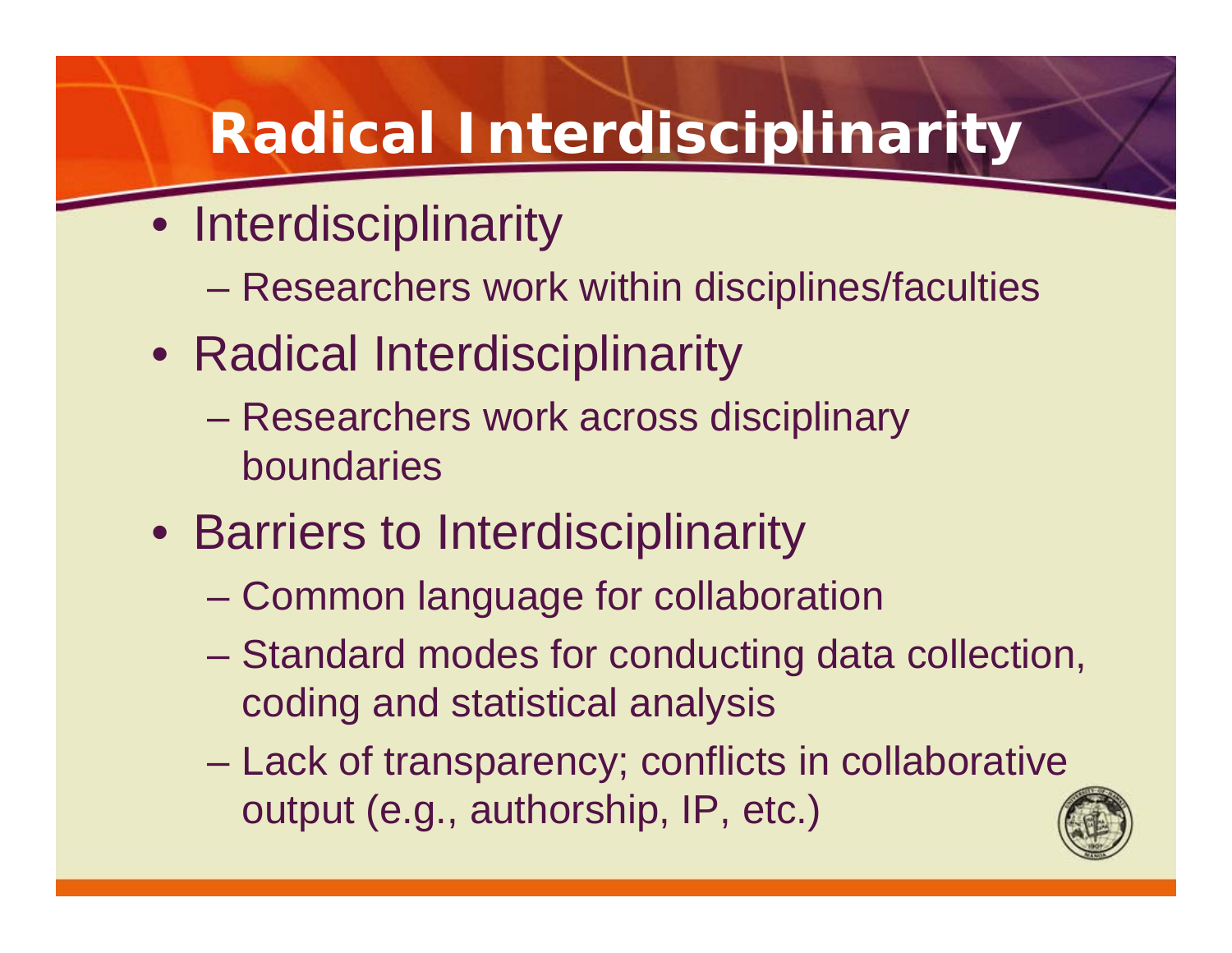## **Building an Institute**

- Congressionally Funded
- Accelerated Knowledge Integration
- Increased Intellectual Property Development
- Enhanced Transfer of Knowledge & Technology
- Applied Empiricism & Commercialization
- Innovation "Cluster" Sustainability
- **Distributed Community of Practice**
- A Focus on the "Public Good"

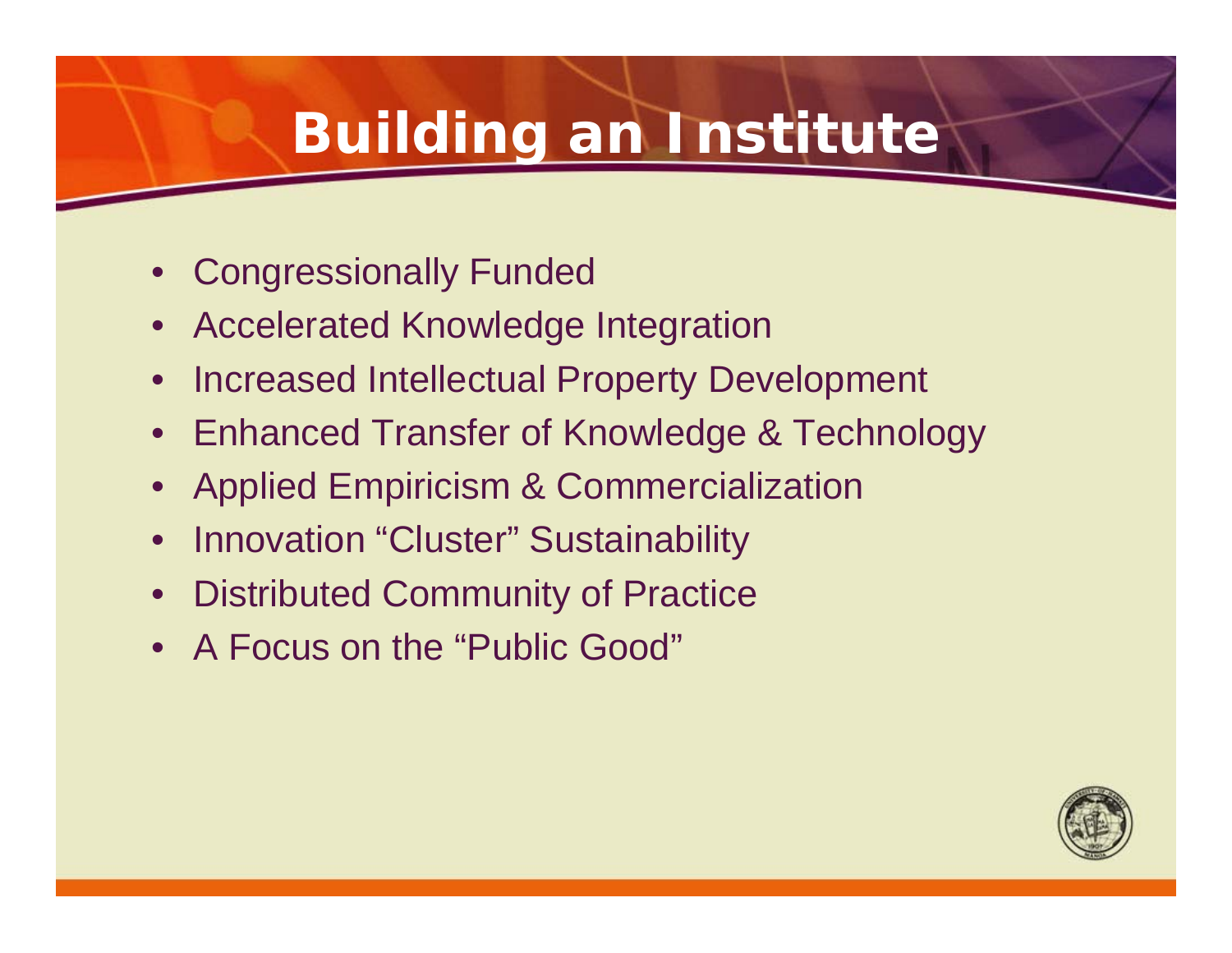#### **Program Objectives**

- During its first two years, the Institute will:
	- begin to quantify the value of triple-helix methodologies;
	- create a distributed, Triple Helix Community of Practice; and
	- facilitate research, exportable models, discoveries and products within the Pacific region.

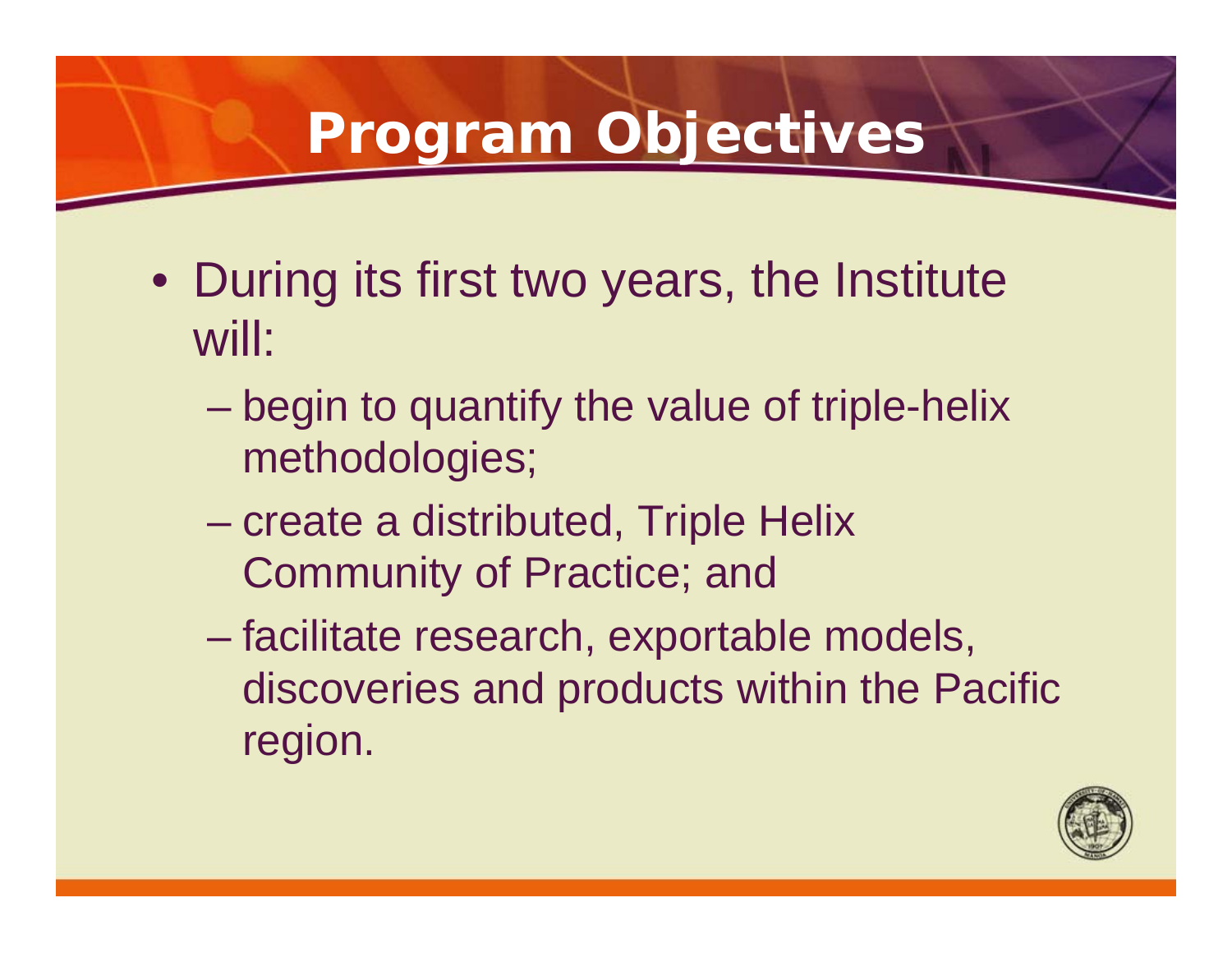#### **Questions to be Answered**

- Are triple helix research collaborations more successful than other types of research models?
- Do triple helix research collaborations result in significantly more outcomes (e.g., licenses/patents, publications/presentations etc.) than other types of research models?
- Are there specific criteria that are associated with the successful performance of triple helix research collaborations?
- Can knowledge spillover be generated through a distributed (CoP) system?

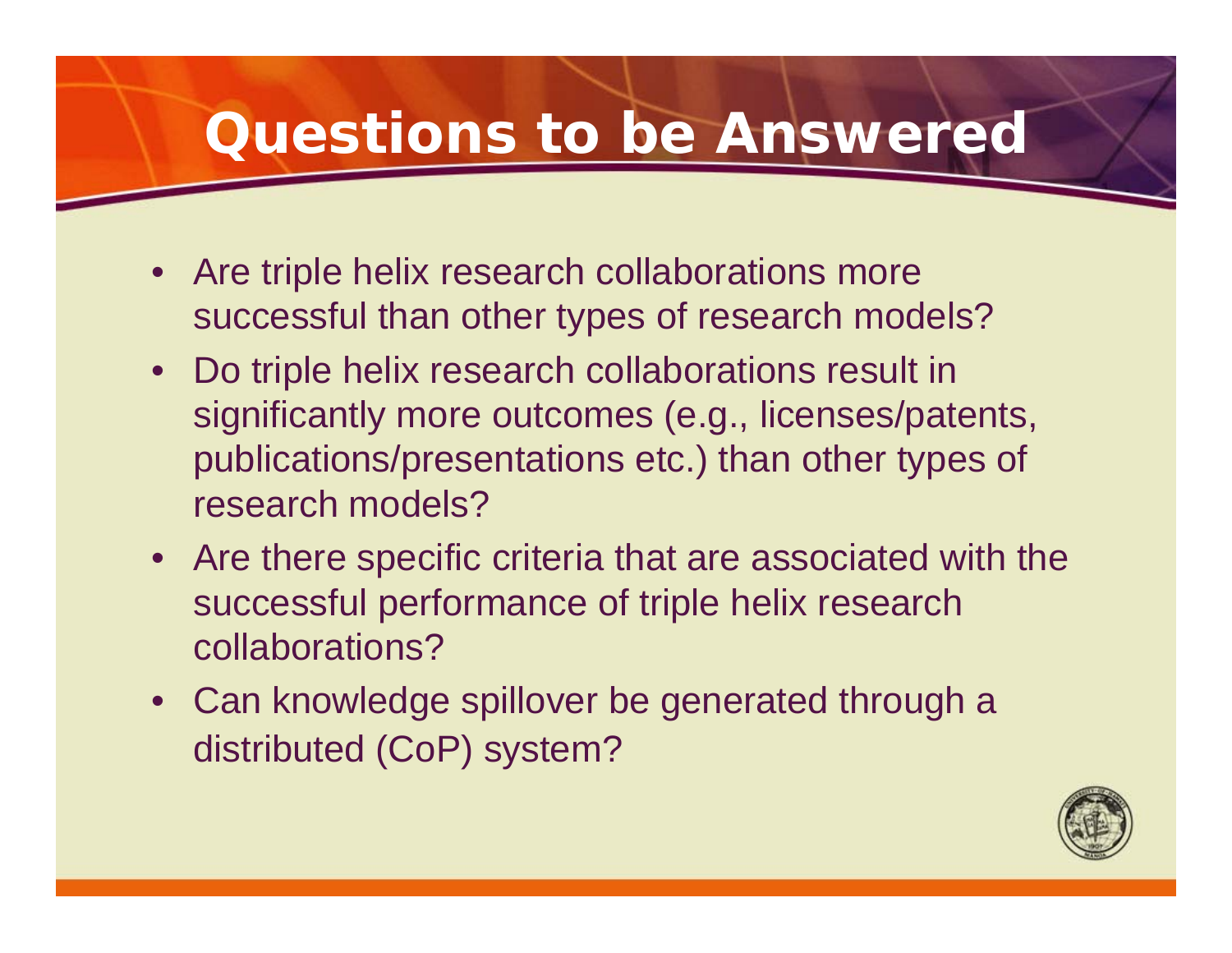#### **Phase 1: Megatrends**

- Collection of trend data for 6 Pacific region locales focusing on 4 areas:
	- Economic trends
		- GDP, unemployment rate, median income, import/export, etc.
	- Ecological sustainability
		- range of medical services, hospital beds, health coverage, etc.
	- Technological progress
		- investments, funding sources, annual patents/licenses, etc.
	- Demographic development
		- gender, ethnicity, rural/urban, literacy rate, infant mortality rate, etc.

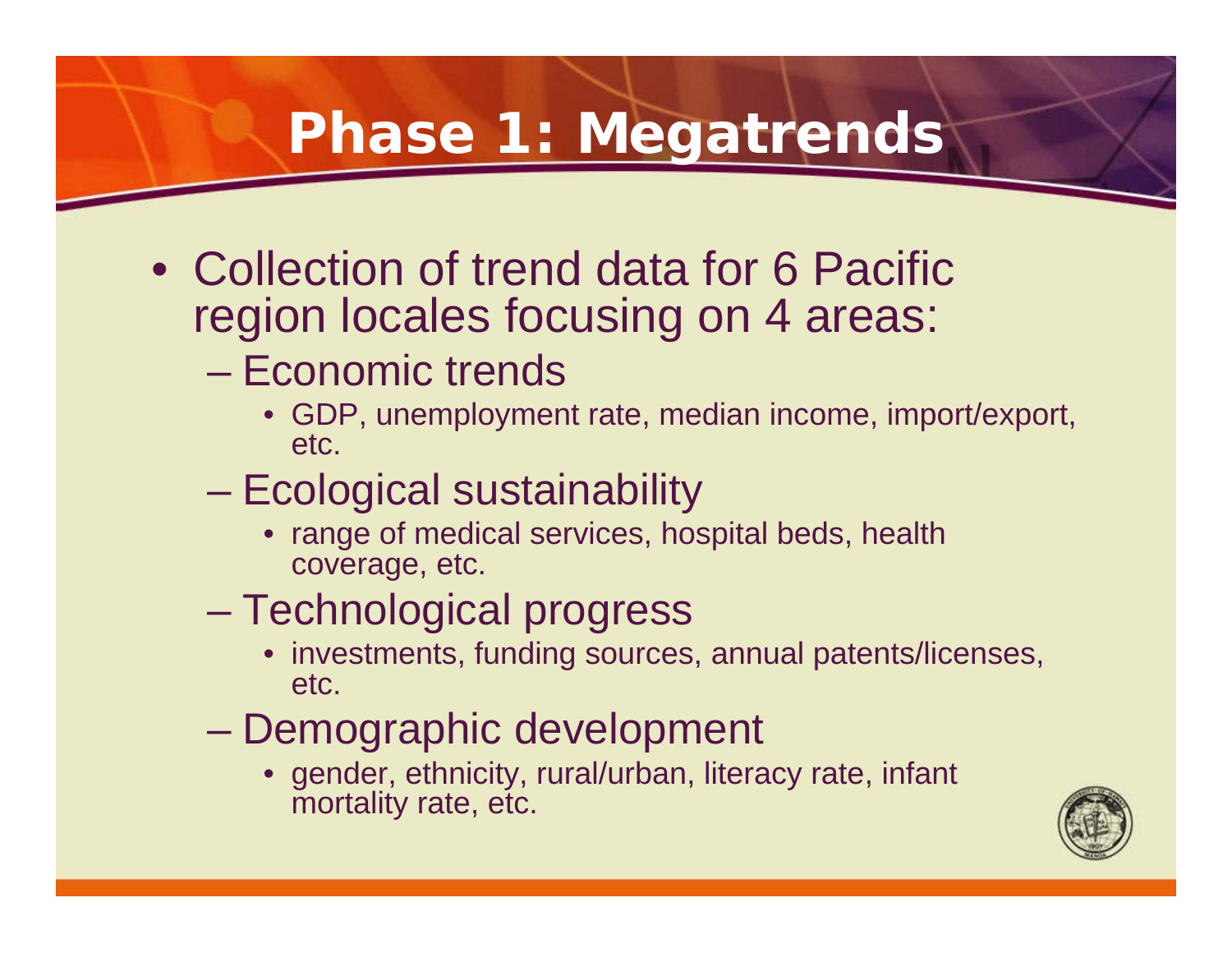#### **Phase 1: Megatrends**

• 10-year Summary Innovation Index will allow for longitudinal comparison of each locale.

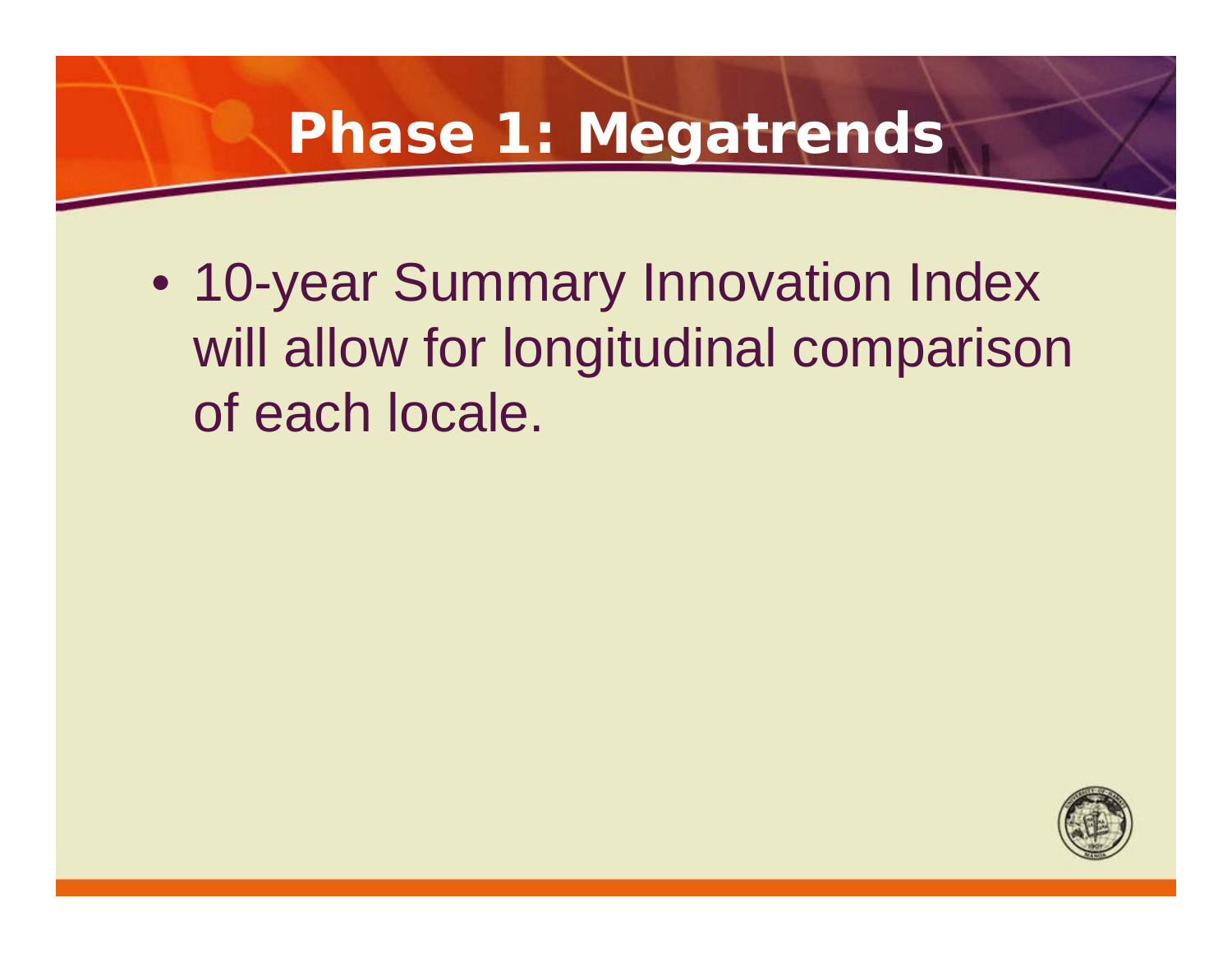#### **Phase 2: Models Comparison**

- Evaluate 7 types of research models and their application.
- A series of multivariate analysis will produce indices that best represent the Inputs, Outputs and Impacts of each research model.
- These indices will allow us to rank order the seven types of models.

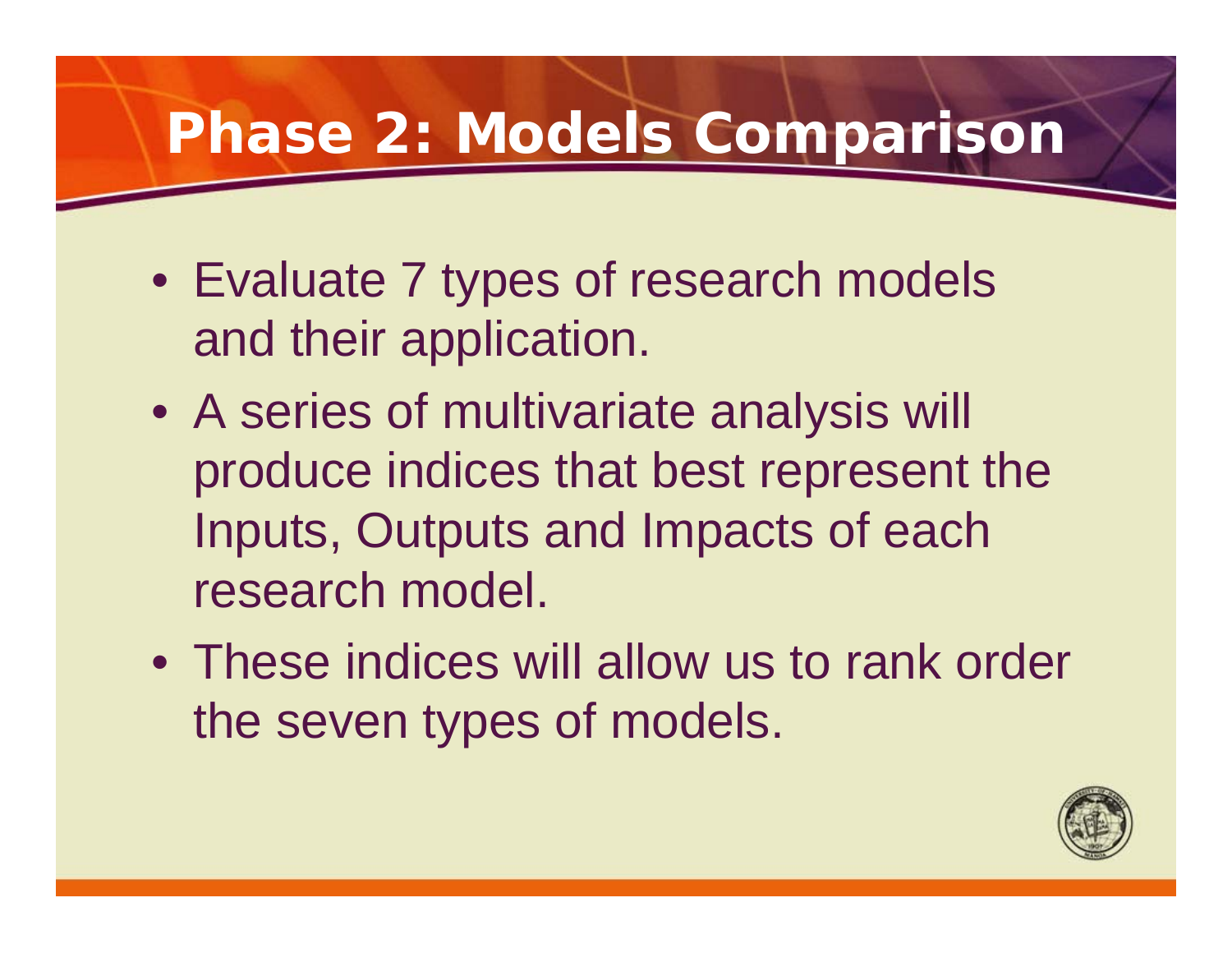#### **Phase 2: Models Comparison**



![](_page_16_Picture_2.jpeg)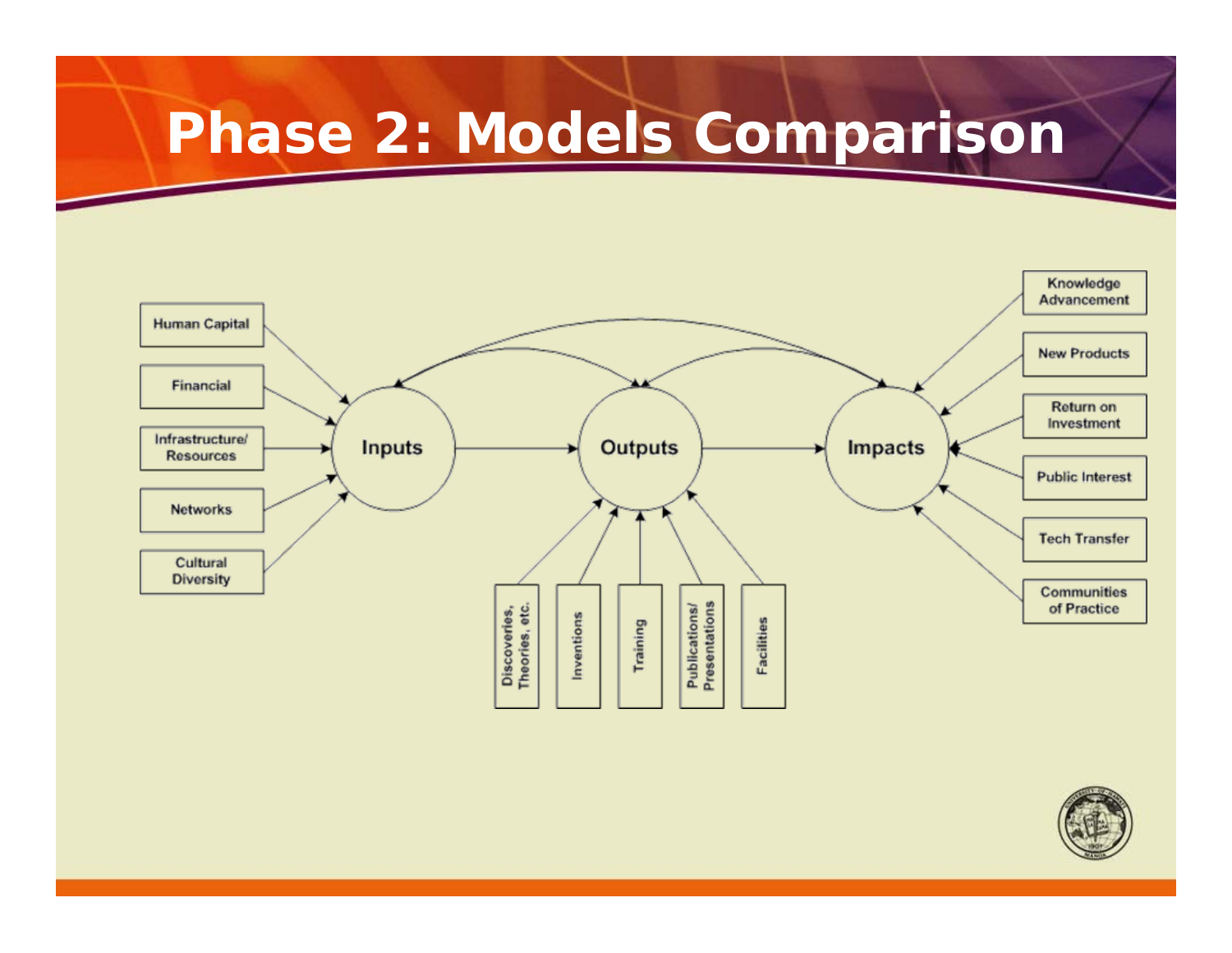#### **Phase 3: Distributed CoF**

- Knowledge flows best and fastest in Communities of Practice.
- A CoP is a special network that emerges from a desire to share knowledge more effectively or build distributed systems among like-minded participants.
- CoPs provide link between knowledge and social capital.

![](_page_17_Picture_4.jpeg)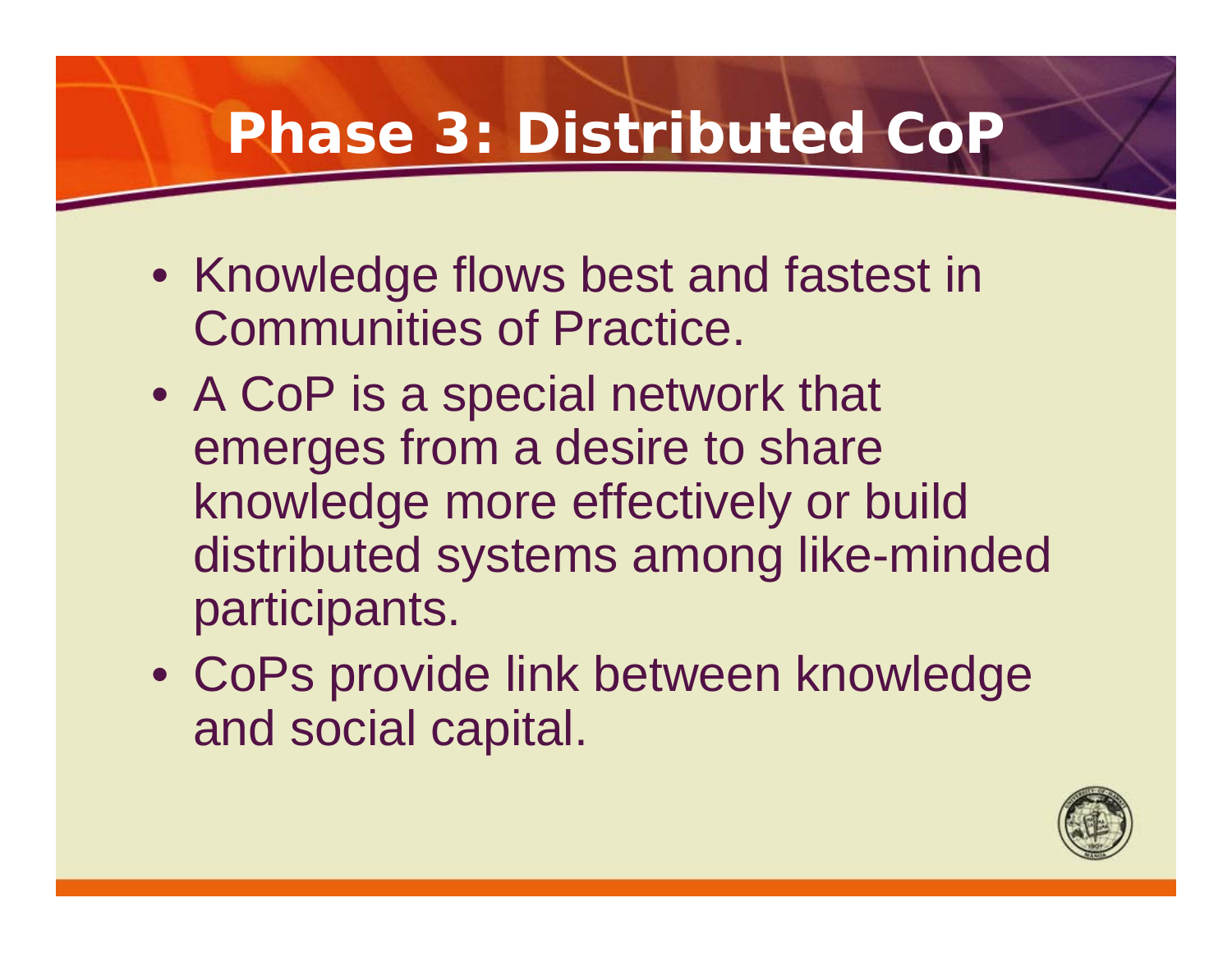#### **Phase 4: Validation**

Pilot initiatives will test the capacity of triple helix strategies:

- –Promote rapid commercialization of new products
- –Generate industry spin-offs
- –Identify economic returns, proxies of innovation and knowledge

![](_page_18_Picture_5.jpeg)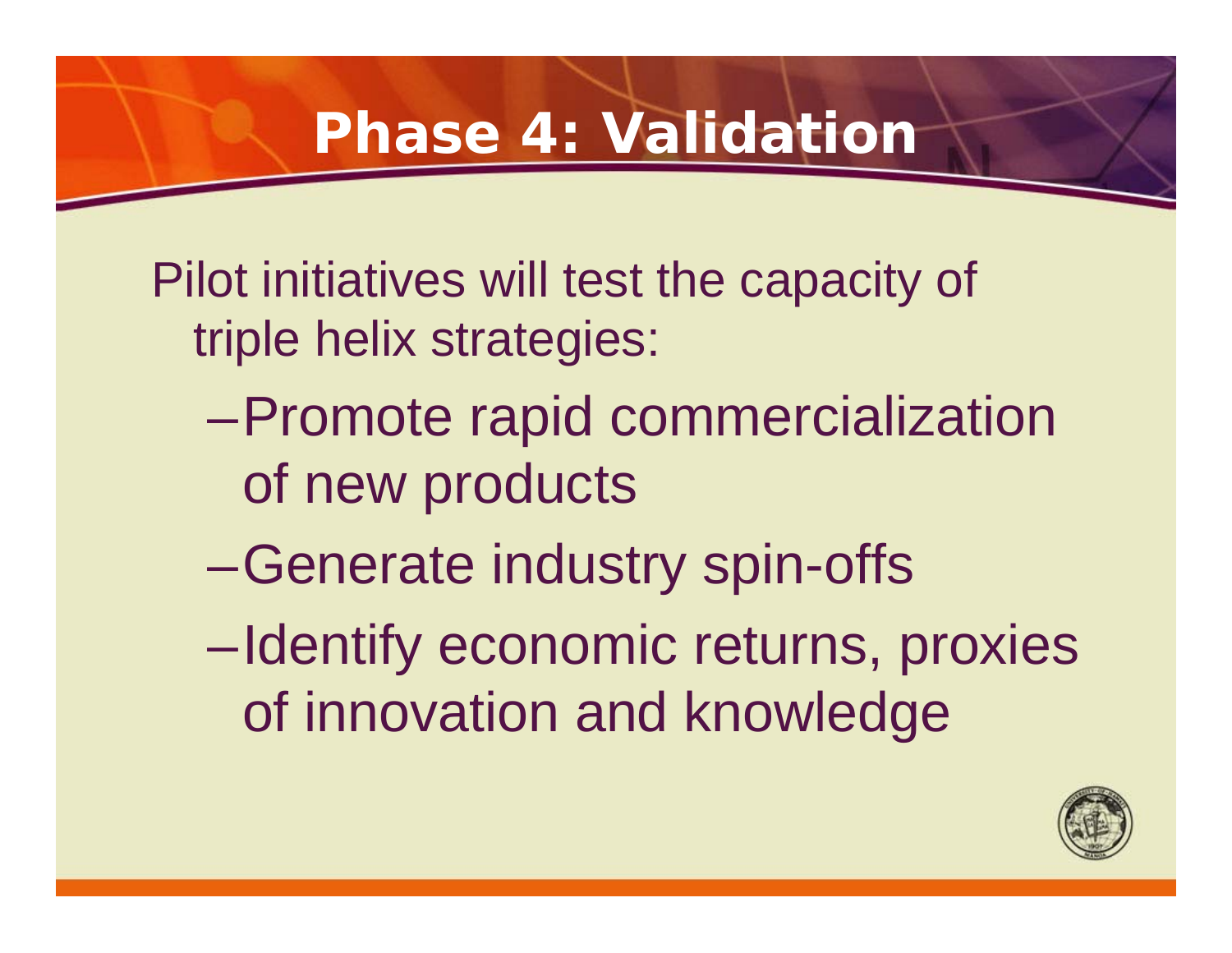#### **Benefits of Success**

- Faster & smoother tech transfer processes
- Transparent means for managing conflicts of interest
- New, organic mechanisms for collaborations
- Evidence-based product development
- Exploitation of amassed data
- Research- and researcher-driven innovation
- New cultural alliances
- Access to more flexible structures for funding
- Translation of (empirical) knowledge into marketable products
- Quantifying the value of IP
- Determination of best practices across institutional variations
- Evaluation of best practices for commercialization and tech transfer
- Learning how to develop cross-sector value chains
- Improved computational methodologies for achieving economic and social benefits
- Building new networks for collaborative efforts
- Global access to scientific expertise

![](_page_19_Picture_17.jpeg)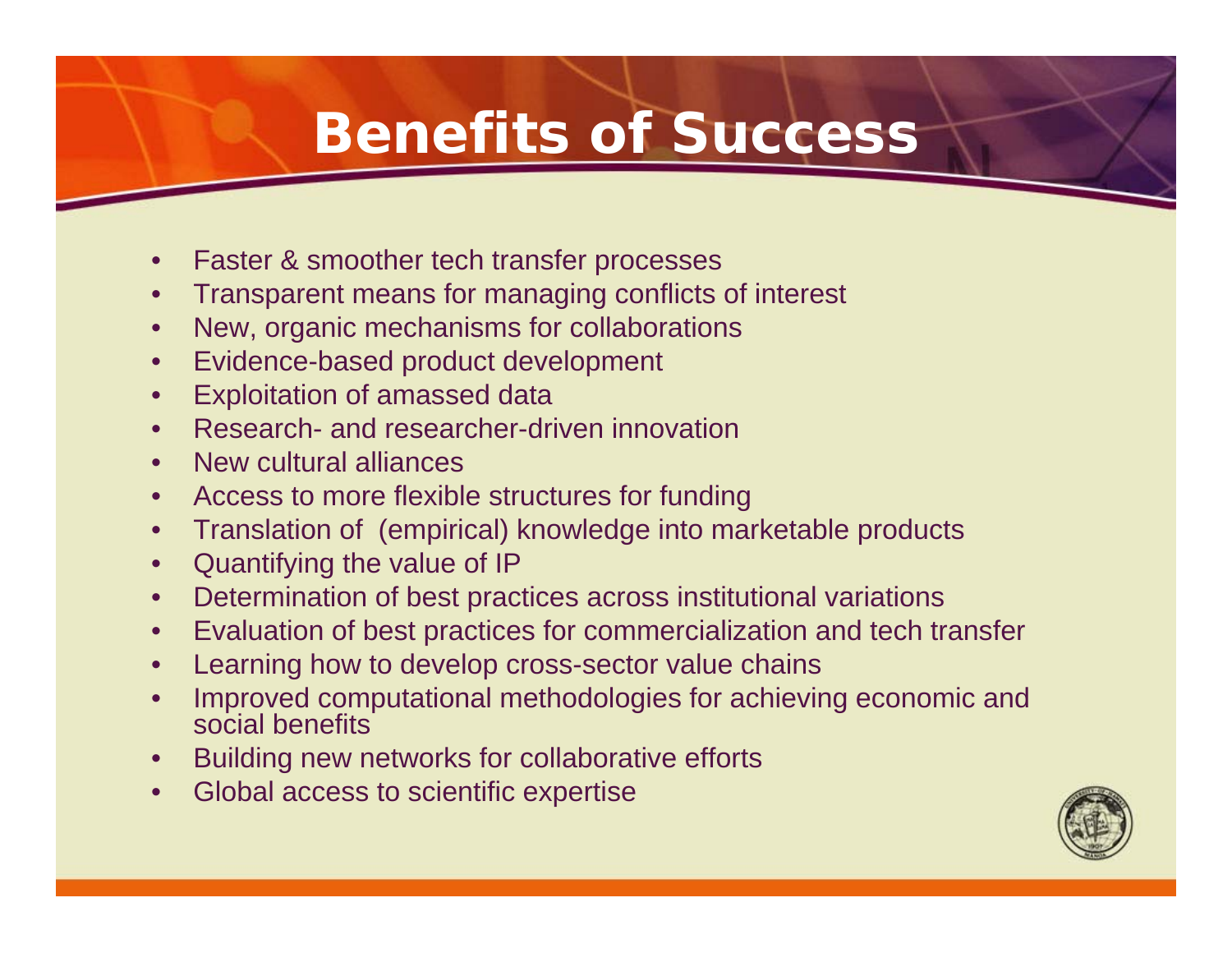#### **Activity Session**

- Triple Helix "speed dating"
- Networks analysis
- Construct a "networks of networks"
	- Can we devise a common focus?
- Within sector collaborations
	- what works well? what doesn't?
- With-out sector collaborations
	- what works well? what doesn't?

![](_page_20_Picture_9.jpeg)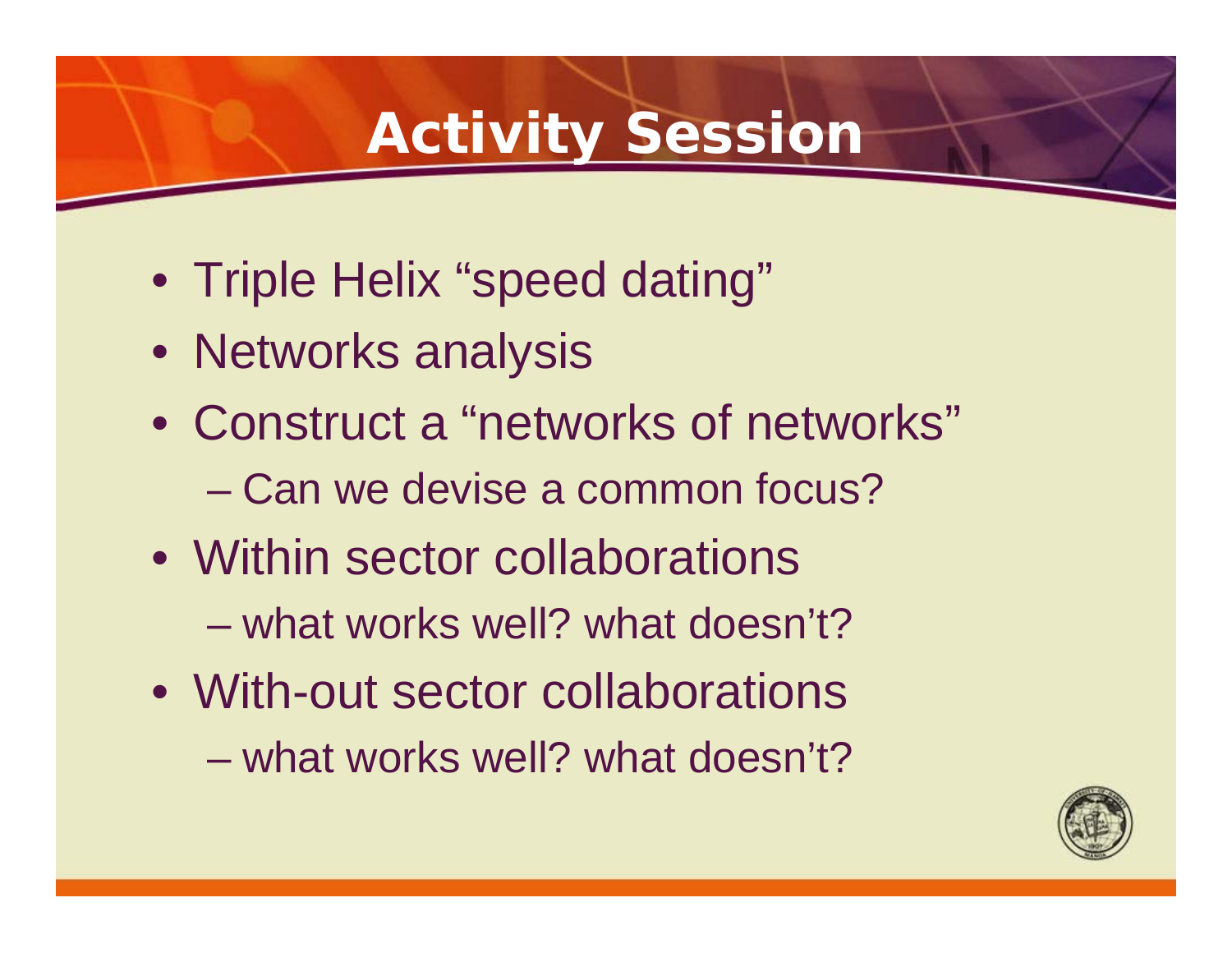#### **Reed's Law**

• (David P.) Reed's law states that the value of a social network (an open peerto-peer information exchange) scales exponentially with the size of the network (i.e., the group forming value of the network doubles with each new connection).

![](_page_21_Picture_2.jpeg)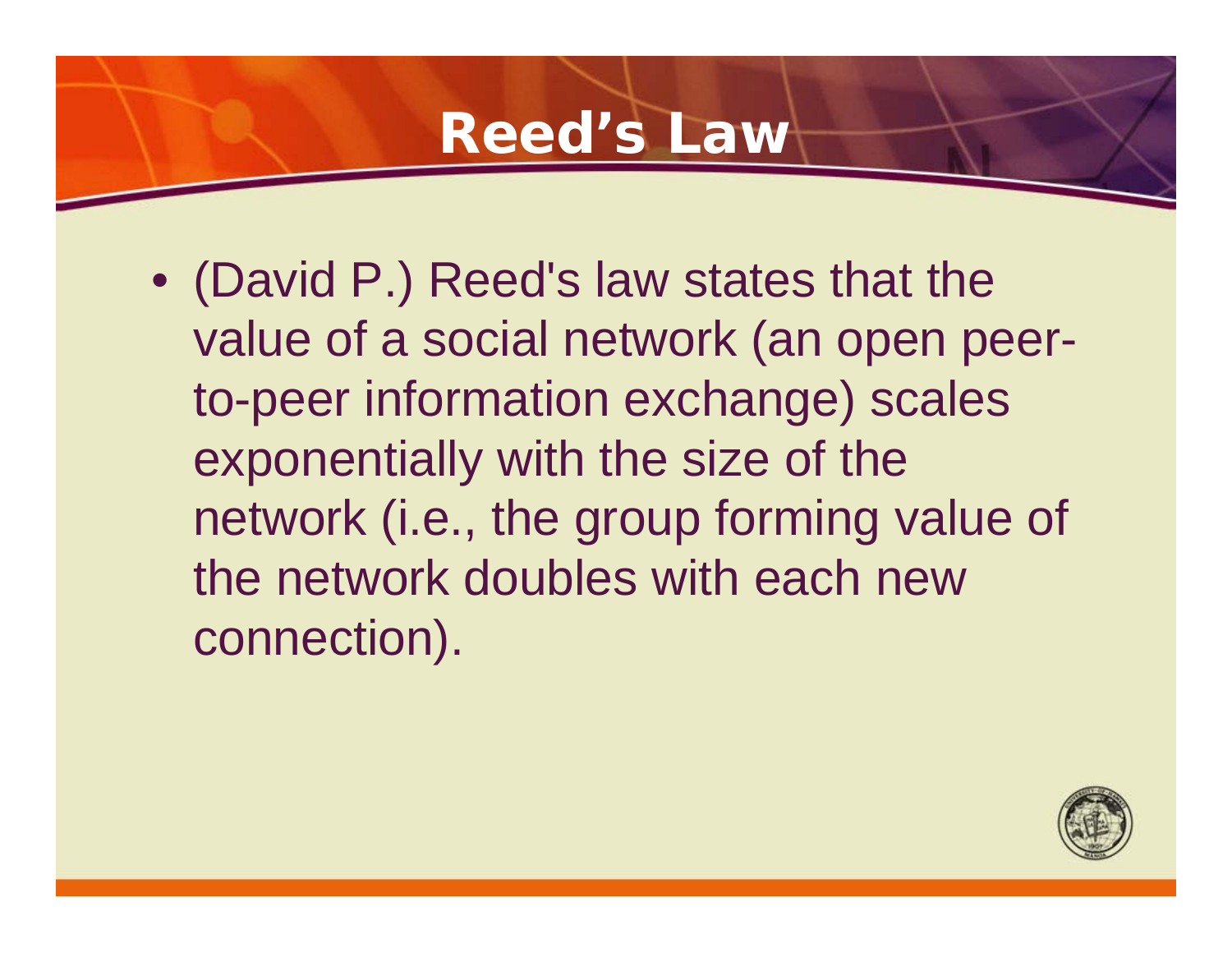#### **Knowledge Flows**

- Successful blending of diverse perspectives yields new levels of knowledge.
- We can be smarter.
- We can create new lexicon, strategies, rhetoric and knowledge flows that will leverage our individual expertise to establish profitable, evidence-based solutions that promote the social good.

![](_page_22_Picture_4.jpeg)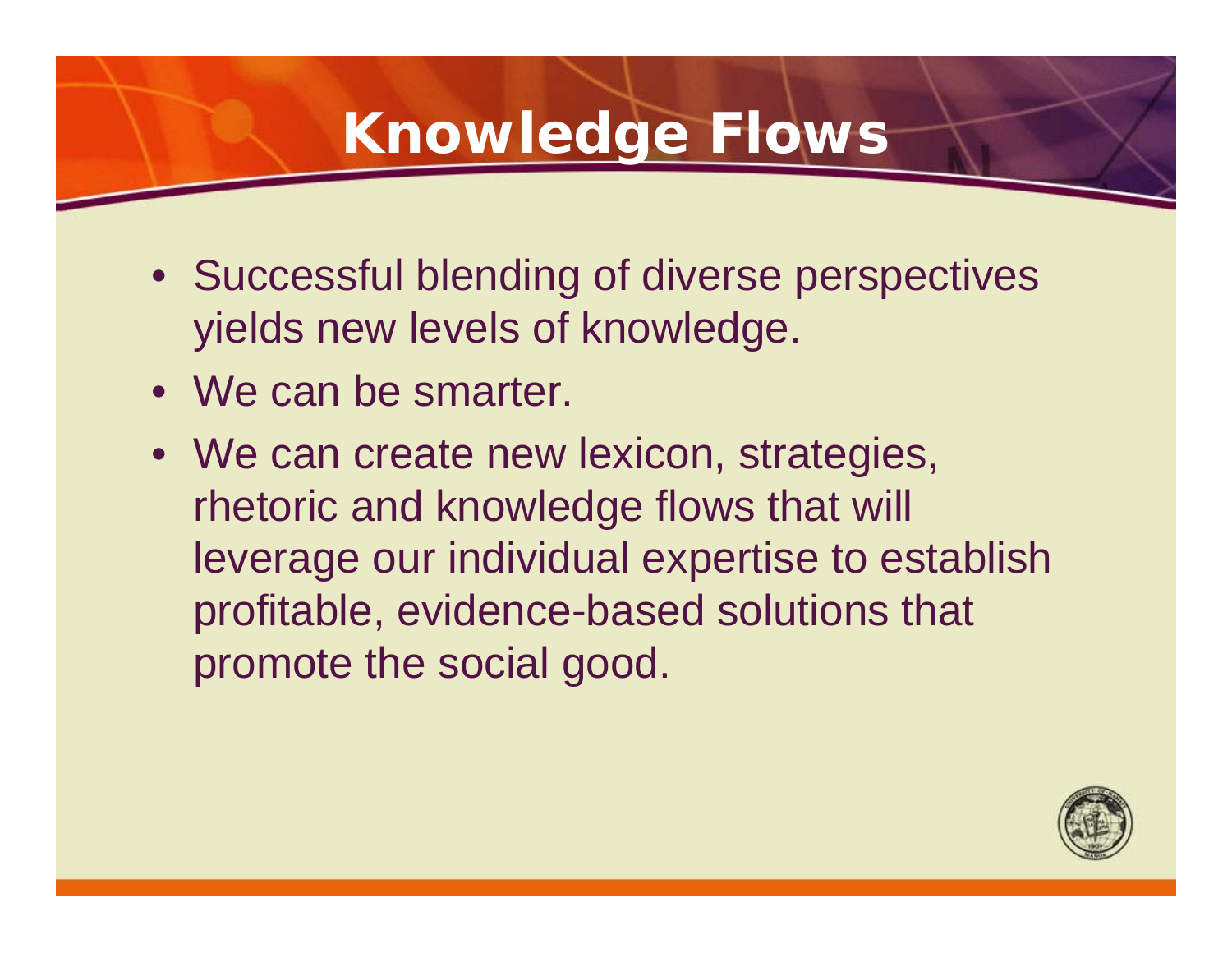#### **Networks of Networks**

- The goal is not a single, global network but a matrix of interlocking communities.
- People and information pass from one network to another under certain circumstances and enhance the work of each community.

![](_page_23_Picture_3.jpeg)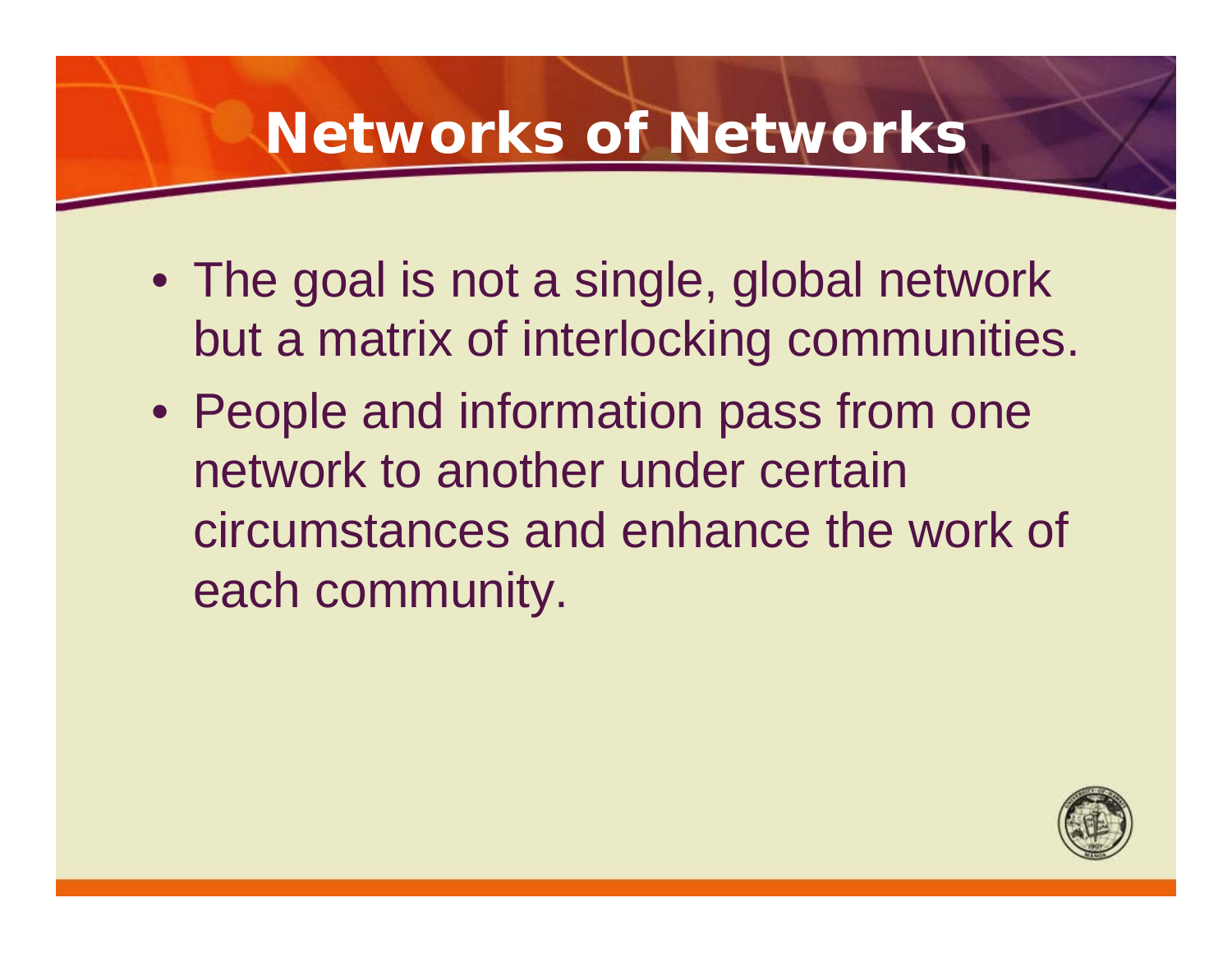#### **3 Degrees of Separation**

- We each participate in multiple networks
- "Six Degrees of Separation"
	- everyone is no more than six "steps" away from each person on Earth.
- If we can establish a sound and safe "network of networks," we can reduce the degrees of separation for access to trusted partners, and improving efficiencies in our knowledge flow

![](_page_24_Picture_5.jpeg)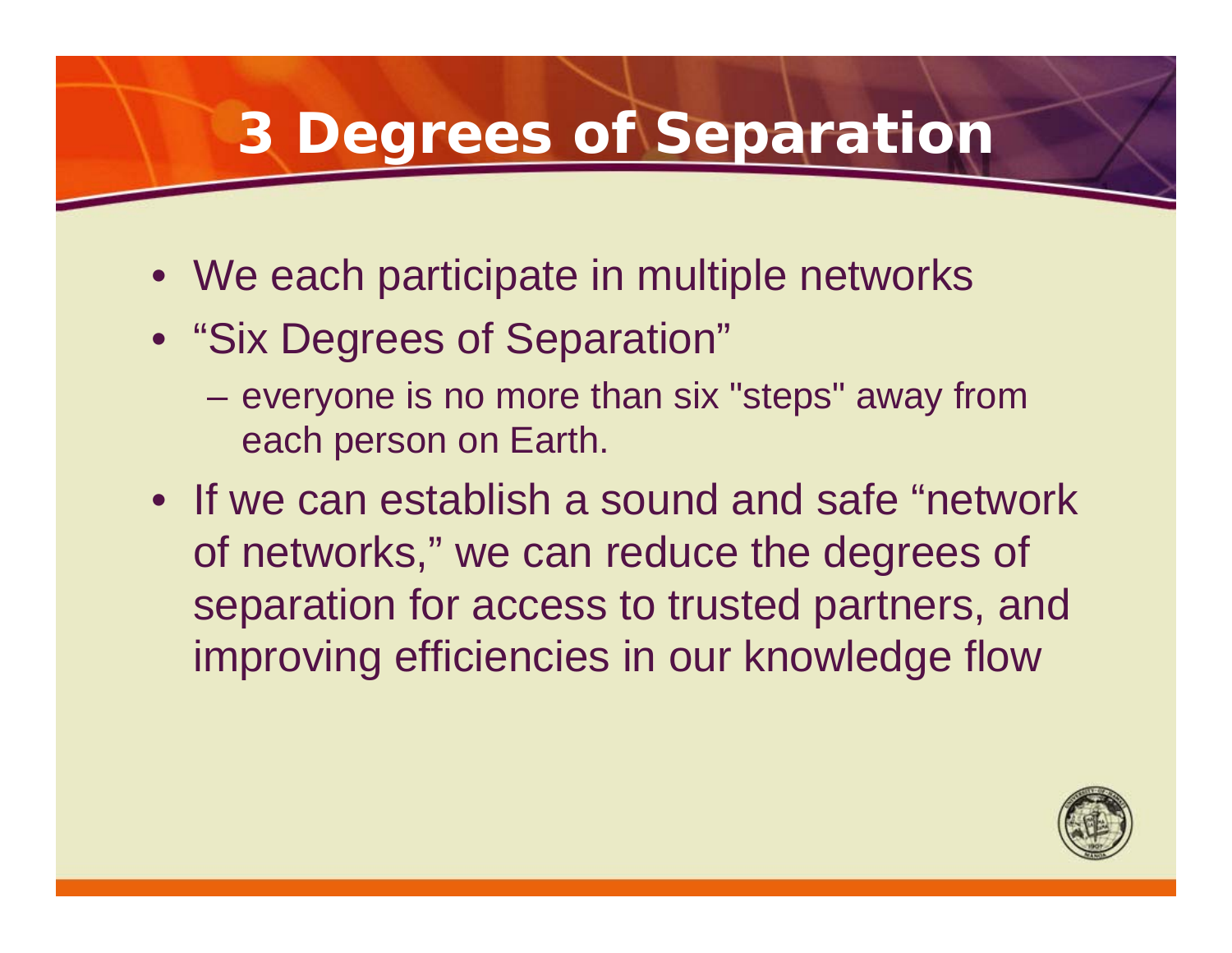#### **"Speed Dating" Questions**

- Would you allow his person access to your networks?
- Why or why not?
- What was the most important factor in your decision? (e.g., access to money, power differential, appearance, similarity of background, common point of interest, etc.)
- How long did you take to make your decision?
- What would it take to change your mind?

![](_page_25_Picture_6.jpeg)